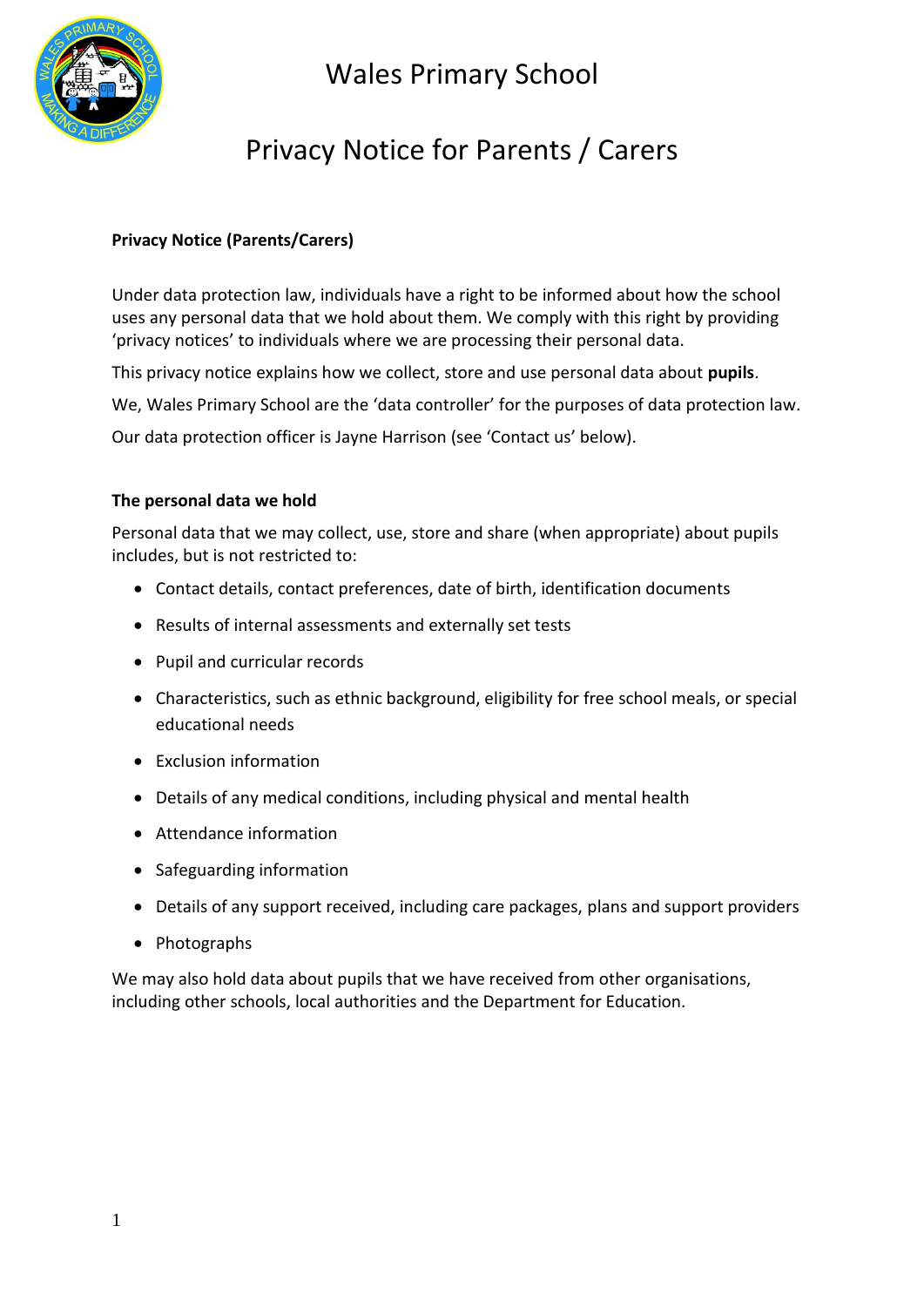

## Privacy Notice for Parents / Carers

### **Why we collect and use this data**

We use this data to:

- Support pupil learning
- Monitor and report on pupil progress
- Provide appropriate pastoral care
- Protect pupil welfare
- Assess the quality of our services
- Administer admissions waiting lists
- Carry out research
- Comply with the law regarding data sharing

### **Our legal basis for using this data**

We only collect and use pupils' personal data when the law allows us to. Most commonly, we process it where:

- We need to comply with a legal obligation
- We need it to perform an official task in the public interest

Less commonly, we may also process pupils' personal data in situations where:

- We have obtained consent to use it in a certain way
- We need to protect the individual's vital interests (or someone else's interests)

Where we have obtained consent to use pupils' personal data, this consent can be withdrawn at any time. We will make this clear when we ask for consent, and explain how consent can be withdrawn.

Some of the reasons listed above for collecting and using pupils' personal data overlap, and there may be several grounds which justify our use of this data.

### **Collecting this information**

While the majority of information we collect about pupils is mandatory, there is some information that can be provided voluntarily.

Whenever we seek to collect information from you or your child, we make it clear whether providing it is mandatory or optional. If it is mandatory, we will explain the possible consequences of not complying.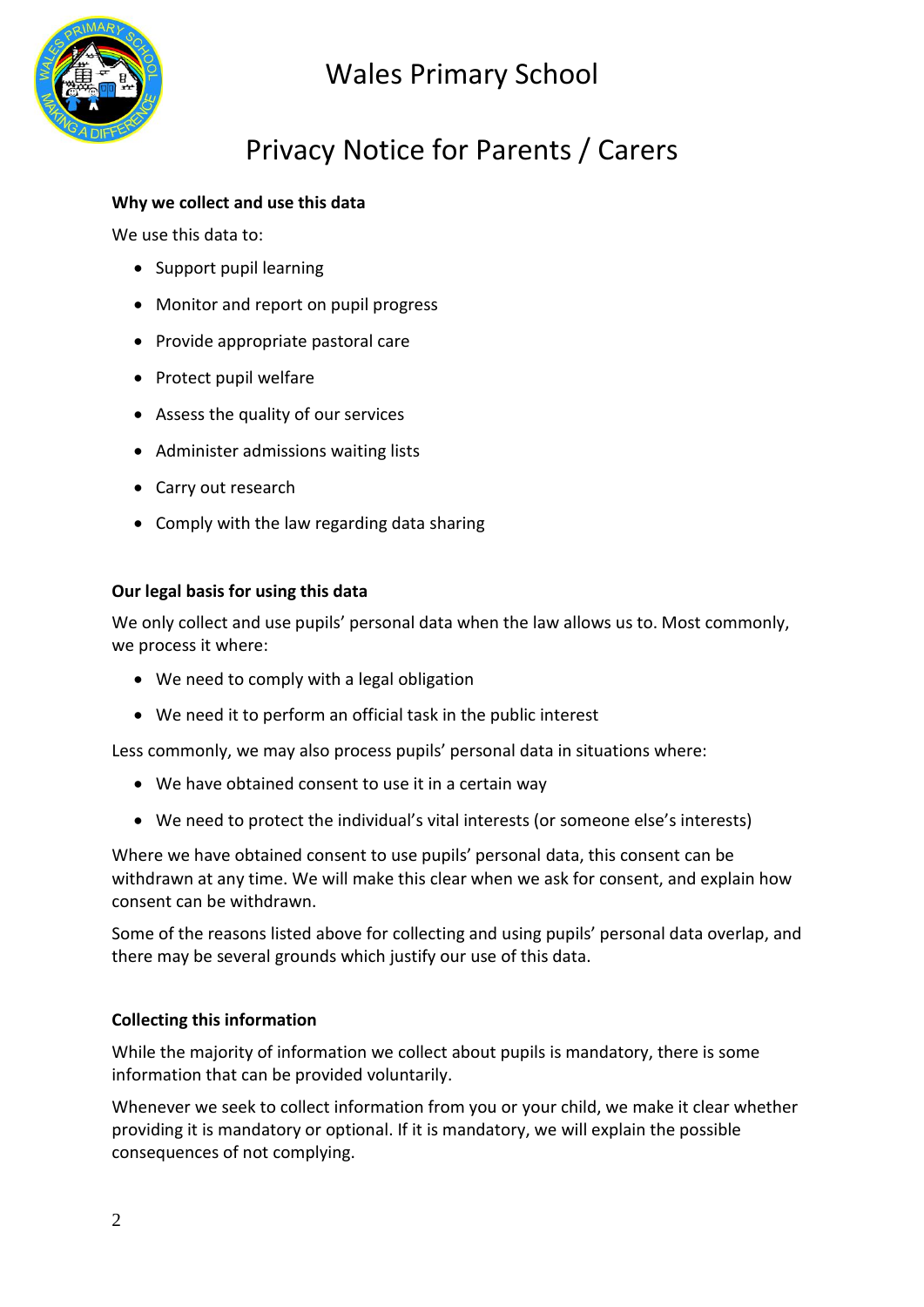

### Privacy Notice for Parents / Carers

#### **How we store this data**

We keep personal information about pupils while they are attending our school. We may also keep it beyond their attendance at our school if this is necessary in order to comply with our legal obligations. Our Data Protection Policy sets out how long we keep information about pupils.

Our Data Protection Policy can be found at [http://www.walesprimary.co.uk/parents/school](http://www.walesprimary.co.uk/parents/school-policies)[policies](http://www.walesprimary.co.uk/parents/school-policies)

#### **Data sharing**

We do not share information about pupils with any third party without consent unless the law and our policies allow us to do so.

We share pupil's data with the Department for Education (DfE) on a statutory basis. This data sharing underpins school funding and educational attainment policy and monitoring.

Where it is legally required, or necessary (and it complies with data protection law) we may share personal information about pupils with:

- *Our local authority – to meet our legal obligations to share certain information with it, such as safeguarding concerns and exclusions*
- *The Department for Education*
- *The pupil's family and representatives*
- *Educators and examining bodies*
- *Our regulator e.g. Ofsted*
- *Suppliers and service providers – to enable them to provide the service we have contracted them for*
- *Financial organisations*
- *Central and local government*
- *Our auditors*
- *Survey and research organisations*
- *Health authorities*
- *Security organisations*
- *Health and social welfare organisations*
- *Professional advisers and consultants*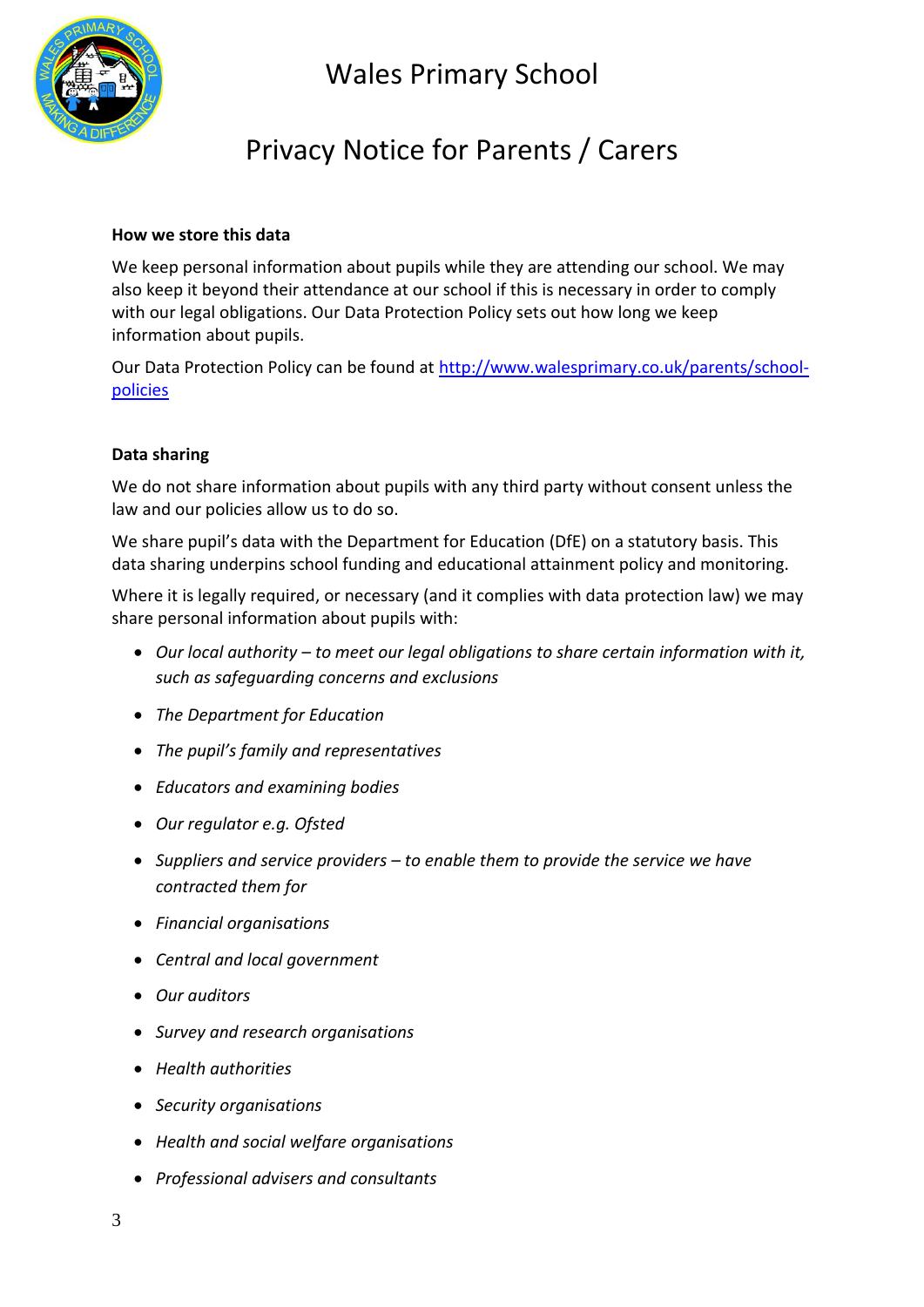

## Privacy Notice for Parents / Carers

- *Police forces, courts, tribunals*
- *Professional bodies*
- *Teachers2Parents*

### **National Pupil Database**

We are required to provide information about pupils to the Department for Education as part of statutory data collections such as the school census and early years census

Some of this information is then stored in the [National Pupil Database](https://www.gov.uk/government/publications/national-pupil-database-user-guide-and-supporting-information) (NPD), which is owned and managed by the Department and provides evidence on school performance to inform research.

The database is held electronically so it can easily be turned into statistics. The information is securely collected from a range of sources including schools, local authorities and exam boards.

The Department for Education may share information from the NPD with other organisations which promote children's education or wellbeing in England. Such organisations must agree to strict terms and conditions about how they will use the data.

For more information, see the Department's webpage on [how it collects and shares](https://www.gov.uk/data-protection-how-we-collect-and-share-research-data)  [research data.](https://www.gov.uk/data-protection-how-we-collect-and-share-research-data)

You can also [contact the Department for Education](https://www.gov.uk/contact-dfe) with any further questions about the NPD.

#### **Transferring data internationally**

Where we transfer personal data to a country or territory outside the European Economic Area, we will do so in accordance with data protection law.

#### **Parents and pupils' rights regarding personal data**

Individuals have a right to make a **'subject access request'** to gain access to personal information that the school holds about them.

Parents/Carers can make a request with respect to their child's data where the child is not considered mature enough to understand their rights over their own data (usually under the age of 12), or where the child has provided consent.

Parents also have the right to make a subject access request with respect to any personal data the school holds about them.

If you make a subject access request, and if we do hold information about you or your child, we will: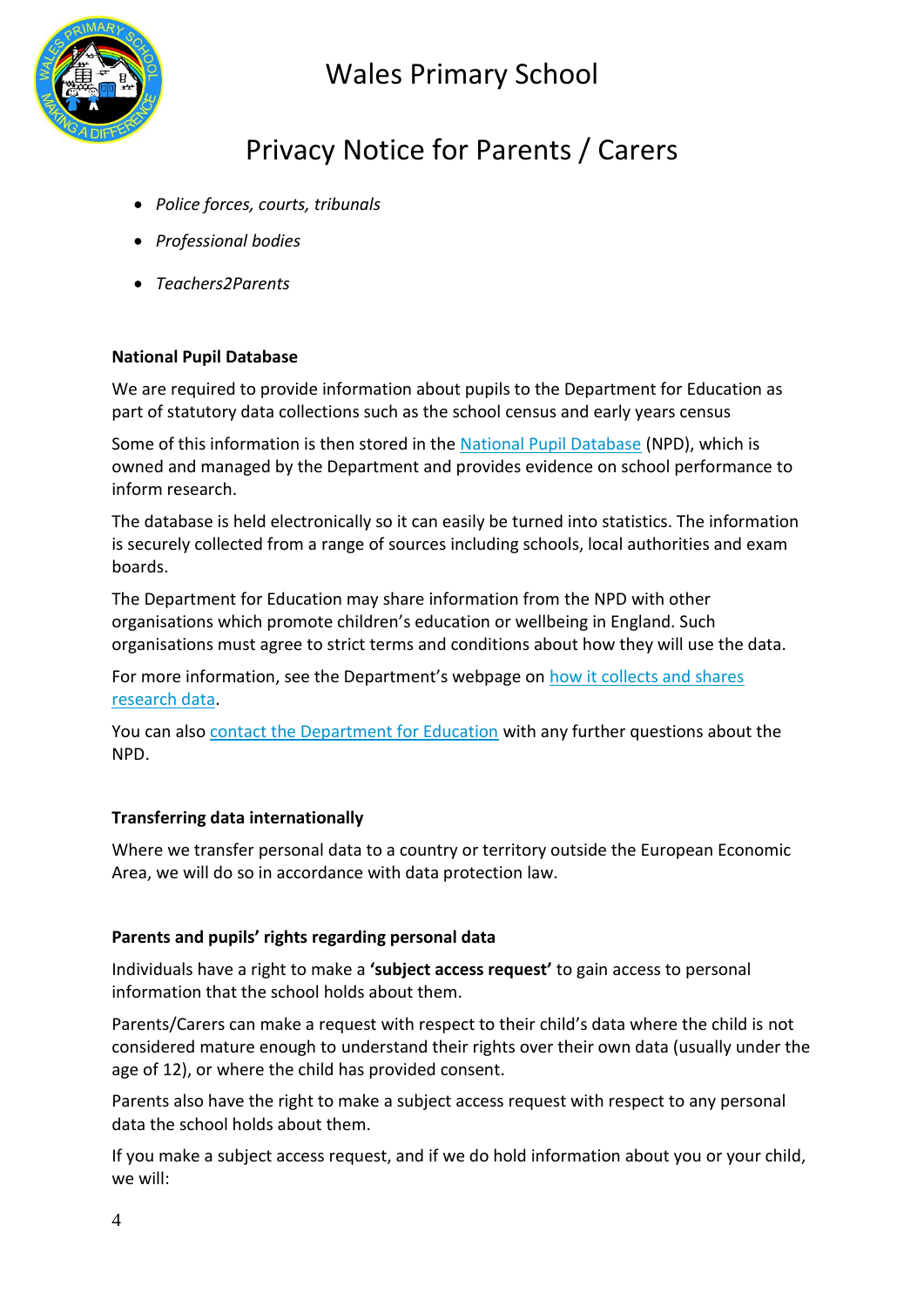

# Privacy Notice for Parents / Carers

- give you a description of it
- tell you why we are holding and processing it, and how long we will keep it for
- explain where we got it from, if not from you or your child
- tell you who it has been, or will be, shared with
- let you know whether any automated decision-making is being applied to the data, and any consequences of this
- give you a copy of the information in an intelligible form

Individuals also have the right for their personal information to be transmitted electronically to another organisation in certain circumstances.

If you would like to make a request please contact our data protection officer.

All requests must be submitted in writing to the data controller, giving details of what information is required and proof of identity. Please see our subject access data request form available at<http://www.walesprimary.co.uk/parents/school-policies>

We do not make a charge for this request.

#### **Other rights**

Under data protection law, individuals have certain rights regarding how their personal data is used and kept safe, including the right to:

- Object to the use of personal data if it would cause, or is causing, damage or distress
- Prevent it being used to send direct marketing
- Object to decisions being taken by automated means (by a computer or machine, rather than by a person)
- In certain circumstances, have inaccurate personal data corrected, deleted or destroyed, or restrict processing
- Claim compensation for damages caused by a breach of the data protection regulations

To exercise any of these rights, please contact our data protection officer. All requests must be submitted in writing to the data controller, giving details of what information is required and proof of identity. Please see our subject access data request form available at <http://www.walesprimary.co.uk/parents/school-policies>